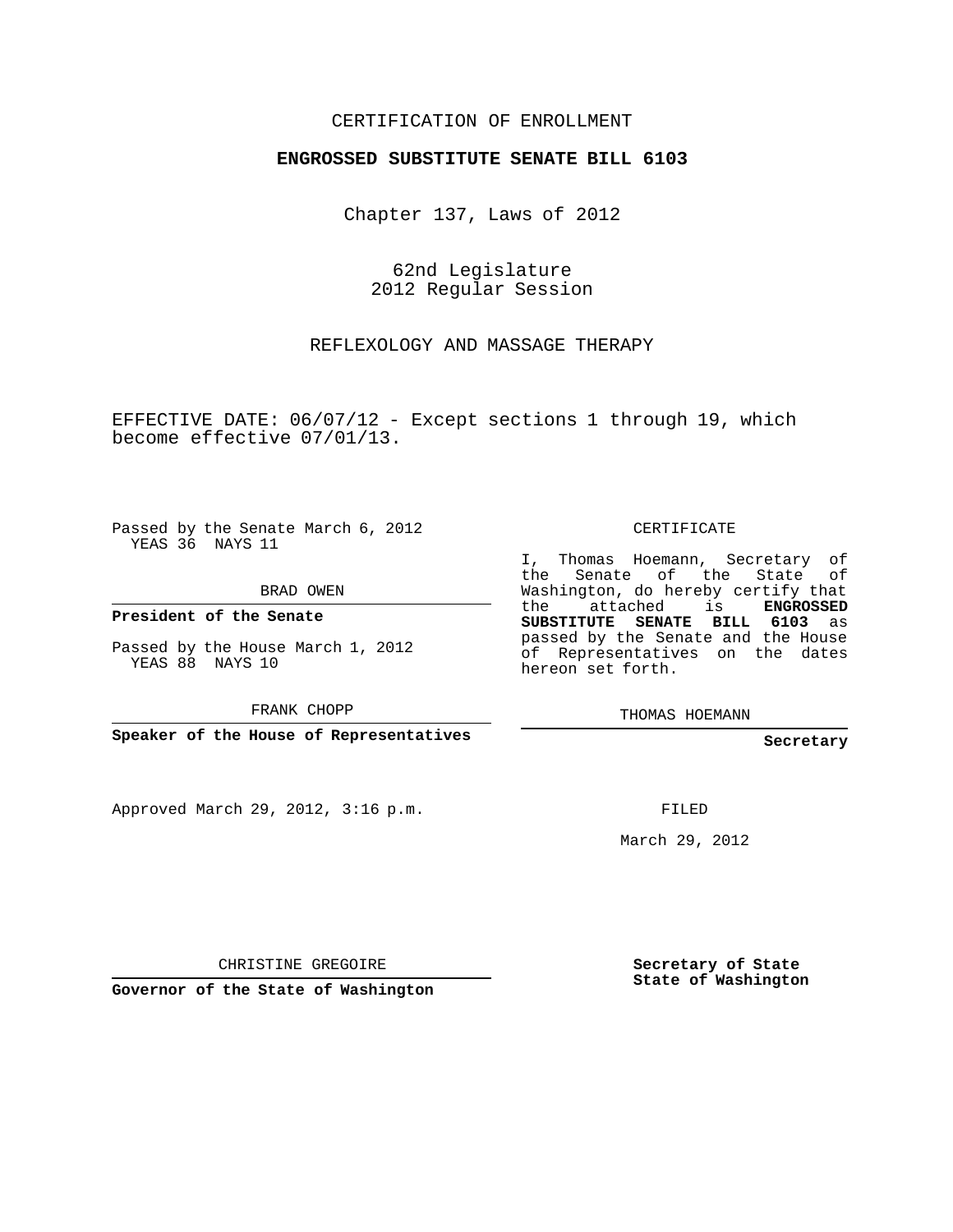## **ENGROSSED SUBSTITUTE SENATE BILL 6103** \_\_\_\_\_\_\_\_\_\_\_\_\_\_\_\_\_\_\_\_\_\_\_\_\_\_\_\_\_\_\_\_\_\_\_\_\_\_\_\_\_\_\_\_\_

\_\_\_\_\_\_\_\_\_\_\_\_\_\_\_\_\_\_\_\_\_\_\_\_\_\_\_\_\_\_\_\_\_\_\_\_\_\_\_\_\_\_\_\_\_

AS AMENDED BY THE HOUSE

Passed Legislature - 2012 Regular Session

# **State of Washington 62nd Legislature 2012 Regular Session**

**By** Senate Health & Long-Term Care (originally sponsored by Senators Keiser and Fraser)

READ FIRST TIME 01/31/12.

1 AN ACT Relating to the practice of reflexology and massage therapy; amending RCW 18.108.005, 18.108.010, 18.108.025, 18.108.030, 18.108.040, 18.108.045, 18.108.050, 18.108.060, 18.108.070, 18.108.073, 18.108.095, 18.108.085, 18.120.020, and 18.130.040; adding new sections to chapter 18.108 RCW; creating new sections; repealing RCW 18.108.076 and 18.108.130; and providing an effective date.

7 BE IT ENACTED BY THE LEGISLATURE OF THE STATE OF WASHINGTON:

 NEW SECTION. **Sec. 1.** The legislature finds that protecting the public health and safety from the harms of human trafficking has become more difficult and complex, with severe consequences for the victims and the public. The purpose of this legislation is to provide additional tools so that the regulatory agency has authority to make reasonable inspections of the premises in which services subject to this chapter are being provided in order to determine whether the services are being provided in compliance with this chapter and to support state investigations of human trafficking and other illicit activity.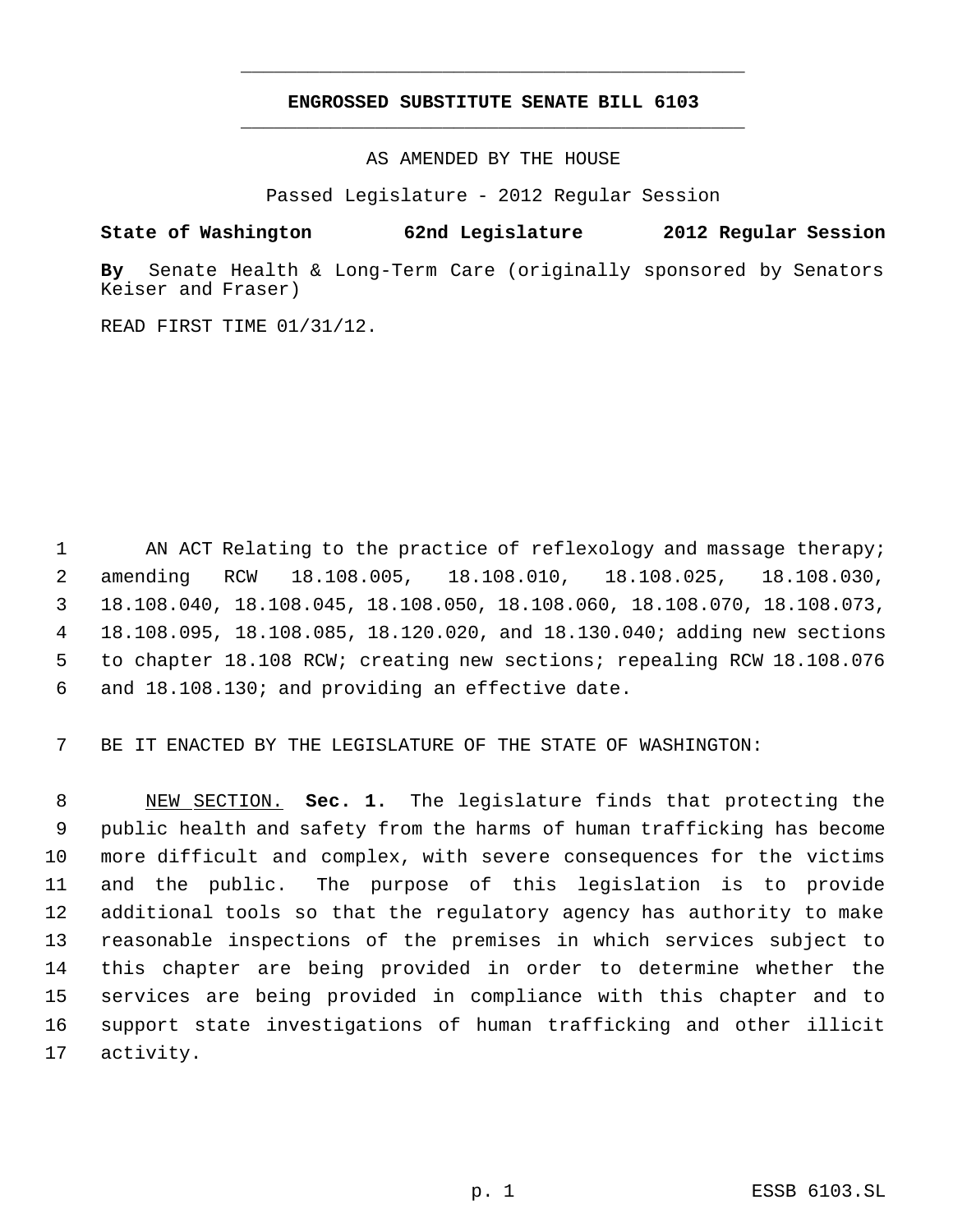**Sec. 2.** RCW 18.108.005 and 1997 c 297 s 1 are each amended to read as follows:

 (1) The legislature finds it necessary to license the practice of massage and massage therapy and certify persons practicing reflexology in order to protect the public health and safety. It is the legislature's intent that only individuals who meet and maintain minimum standards of competence and conduct may provide services to the public.

9 (2) This chapter shall not be construed to:

10 (a) Require ((or-prohibit)) individual or group policies or 11 contracts of ((an insurance carrier, health care service contractor, or 12 health-maintenance-organization)) a health carrier to provide, or 13 prohibit such policies or contracts from providing, benefits or coverage for services and supplies provided by a person licensed under 15 this chapter<sub>i or</sub>

16 (b) Require that a health carrier contract with a person certified 17 under this chapter.

 **Sec. 3.** RCW 18.108.010 and 2007 c 272 s 1 are each amended to read as follows:

 In this chapter, unless the context otherwise requires, the following meanings shall apply:

(1) "Board" means the Washington state board of massage.

 (2) "Massage" and "massage therapy" mean a health care service involving the external manipulation or pressure of soft tissue for therapeutic purposes. Massage therapy includes techniques such as 26 tapping, compressions, friction, reflexology, Swedish gymnastics or movements, gliding, kneading, shaking, and fascial or connective tissue stretching, with or without the aids of superficial heat, cold, water, lubricants, or salts. Massage therapy does not include diagnosis or attempts to adjust or manipulate any articulations of the body or spine or mobilization of these articulations by the use of a thrusting force, nor does it include genital manipulation.

 (3) "Massage practitioner" means an individual licensed under this chapter.

 (4) "Secretary" means the secretary of health or the secretary's designee.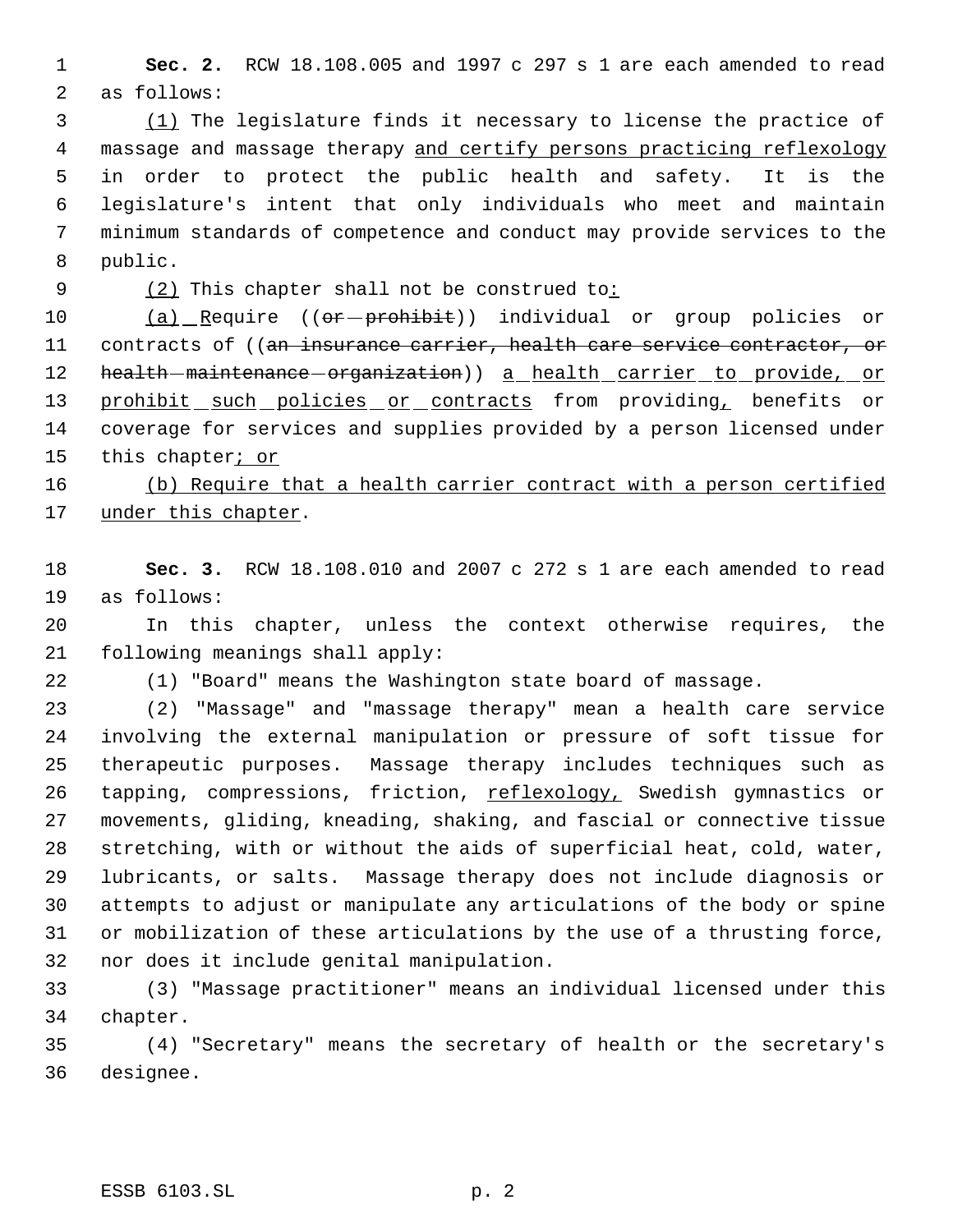(5) "Massage business" means the operation of a business where massages are given.

 (6) "Animal massage practitioner" means an individual with a license to practice massage therapy in this state with additional training in animal therapy.

 (7) "Intraoral massage" means the manipulation or pressure of soft tissue inside the mouth or oral cavity for therapeutic purposes.

 (8) "Health carrier" means the same as the definition in RCW 48.43.005.

 (9) "Certified reflexologist" means an individual who is certified under this chapter.

12 (10) "Reflexology" means a health care service that is limited to 13 applying alternating pressure with thumb and finger techniques to reflexive areas of the lower one-third of the extremities, feet, hands, 15 and outer ears based on reflex maps. Reflexology does not include the 16 diagnosis of or treatment for specific diseases, or joint 17 manipulations. 18 (11) "Reflexology business" means the operation of a business where

## reflexology services are provided.

 **Sec. 4.** RCW 18.108.025 and 2008 c 25 s 1 are each amended to read as follows:

22  $(1)$  In addition to any other authority provided by law, the board 23 of massage may:

 (( $(1)$ )) (a) Adopt rules in accordance with chapter 34.05 RCW 25 necessary to implement massage practitioner licensure under this chapter, subject to the approval of the secretary;

 $((+2))$  (b) Define, evaluate, approve, and designate those massage schools, massage programs, and massage apprenticeship programs including all current and proposed curriculum, faculty, and health, sanitation, and facility standards from which graduation will be accepted as proof of an applicant's eligibility to take the massage licensing examination;

33 ( $(\langle 3 \rangle)$ ) (c) Review approved massage schools and programs periodically;

35  $((+4))$   $(d)$  Prepare, grade, administer, and supervise the grading 36 and administration of, examinations for applicants for massage licensure;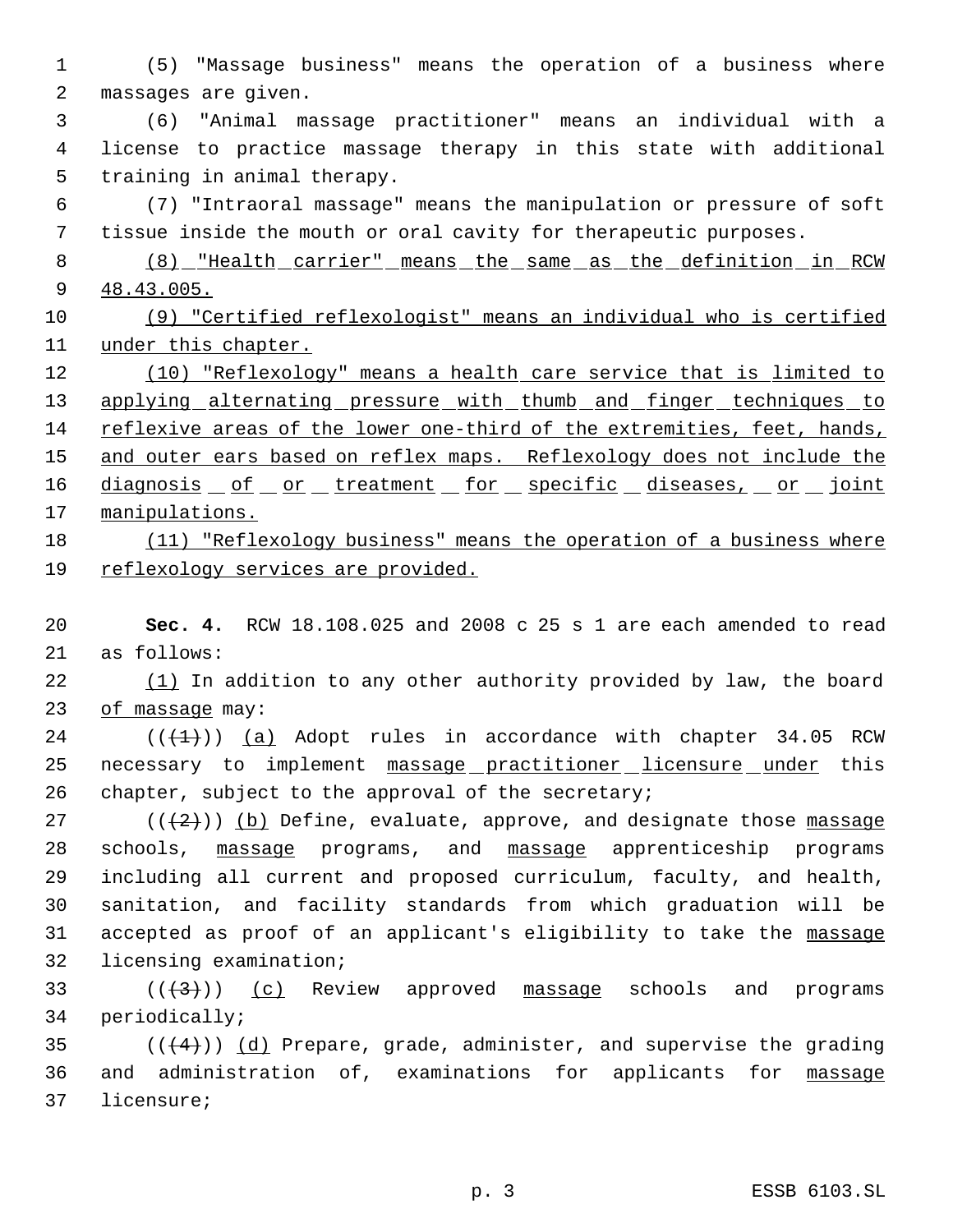1  $((+5))$  (e) Establish and administer requirements for continuing 2 education, which shall be a prerequisite to renewing a massage practitioner license under this chapter; and

 (( $\left(\frac{6}{6}\right)$ ) <u>(f)</u> Determine which states have educational and licensing 5 requirements for massage practitioners equivalent to those of this state.

 (2) The board shall establish by rule the standards and procedures 8 for approving courses of study in massage therapy and may contract with individuals or organizations having expertise in the profession or in education to assist in evaluating courses of study. The standards and procedures set shall apply equally to schools and training within the United States of America and those in foreign jurisdictions.

 **Sec. 5.** RCW 18.108.030 and 1995 c 198 s 15 are each amended to read as follows:

 $(1)(a)$  No person may practice or represent himself or herself as a massage practitioner without first applying for and receiving from the 17 department a license to practice. However, this subsection does not prohibit a certified reflexologist from practicing reflexology.

19 ( $(\frac{2}{2})$ ) (b) A person represents himself or herself as a massage practitioner when the person adopts or uses any title or any description of services that incorporates one or more of the following terms or designations: Massage, massage practitioner, massage therapist, massage therapy, therapeutic massage, massage technician, massage technology, massagist, masseur, masseuse, myotherapist or 25 myotherapy, touch therapist, reflexologist except when used by a 26 certified reflexologist, acupressurist, body therapy or body therapist, or any derivation of those terms that implies a massage technique or method.

 (2)(a) No person may practice reflexology or represent himself or herself as a reflexologist by use of any title without first being certified as a reflexologist or licensed as a massage practitioner by the department.

 (b) A person represents himself or herself as a reflexologist when 34 the person adopts or uses any title in any description of services that incorporates one or more of the following terms or designations: Reflexologist, reflexology, foot pressure therapy, foot reflex therapy, 37 or any derivation of those terms that implies a reflexology technique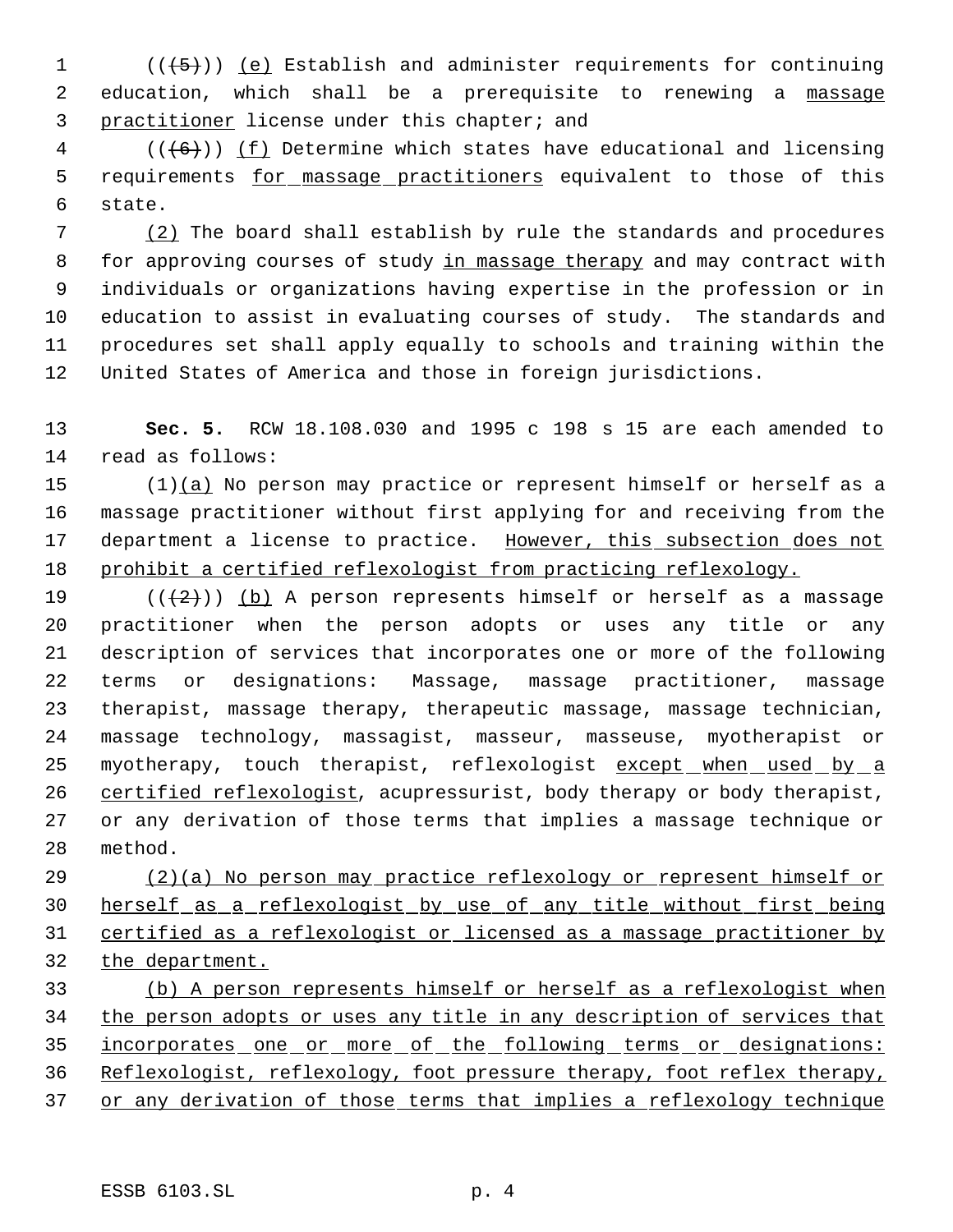1 or method. However, this subsection does not prohibit a licensed massage practitioner from using any of these terms as a description of services.

 (c) A person may not use the term "certified reflexologist" without first being certified by the department.

 **Sec. 6.** RCW 18.108.040 and 2011 c 223 s 1 are each amended to read as follows:

 $(1)(a)$  It shall be unlawful to advertise the practice of massage using the term massage or any other term that implies a massage technique or method in any public or private publication or communication by a person not licensed by the secretary as a massage 12 practitioner. However, this subsection does not prohibit a certified reflexologist from using the term reflexology or derivations of the term, subject to subsection (2)(b) of this section.

 $((+2))$  (b) Any person who holds a license to practice as a massage practitioner in this state may use the title "licensed massage practitioner" and the abbreviation "L.M.P.". No other persons may assume such title or use such abbreviation or any other word, letters, signs, or figures to indicate that the person using the title is a licensed massage practitioner.

21  $((+3))$   $(c)$  A massage practitioner's name and license number must conspicuously appear on all of the massage practitioner's advertisements.

 (2)(a) It is unlawful to advertise the practice of reflexology or use any other term that implies reflexology technique or method in any 26 public or private publication or communication by a person not 27 certified by the secretary as a reflexologist or licensed as a massage practitioner.

 (b) A person certified as a reflexologist may not adopt or use any 30 title or description of services, including for purposes of advertising, that incorporates one or more of the following terms or designations: Massage, masseuse, massager, massagist, masseur, 33 myotherapist or myotherapy, touch therapist, body therapy or therapist, or any derivation of those terms that implies a massage technique or therapy unless the person is also licensed under this chapter as a massage practitioner.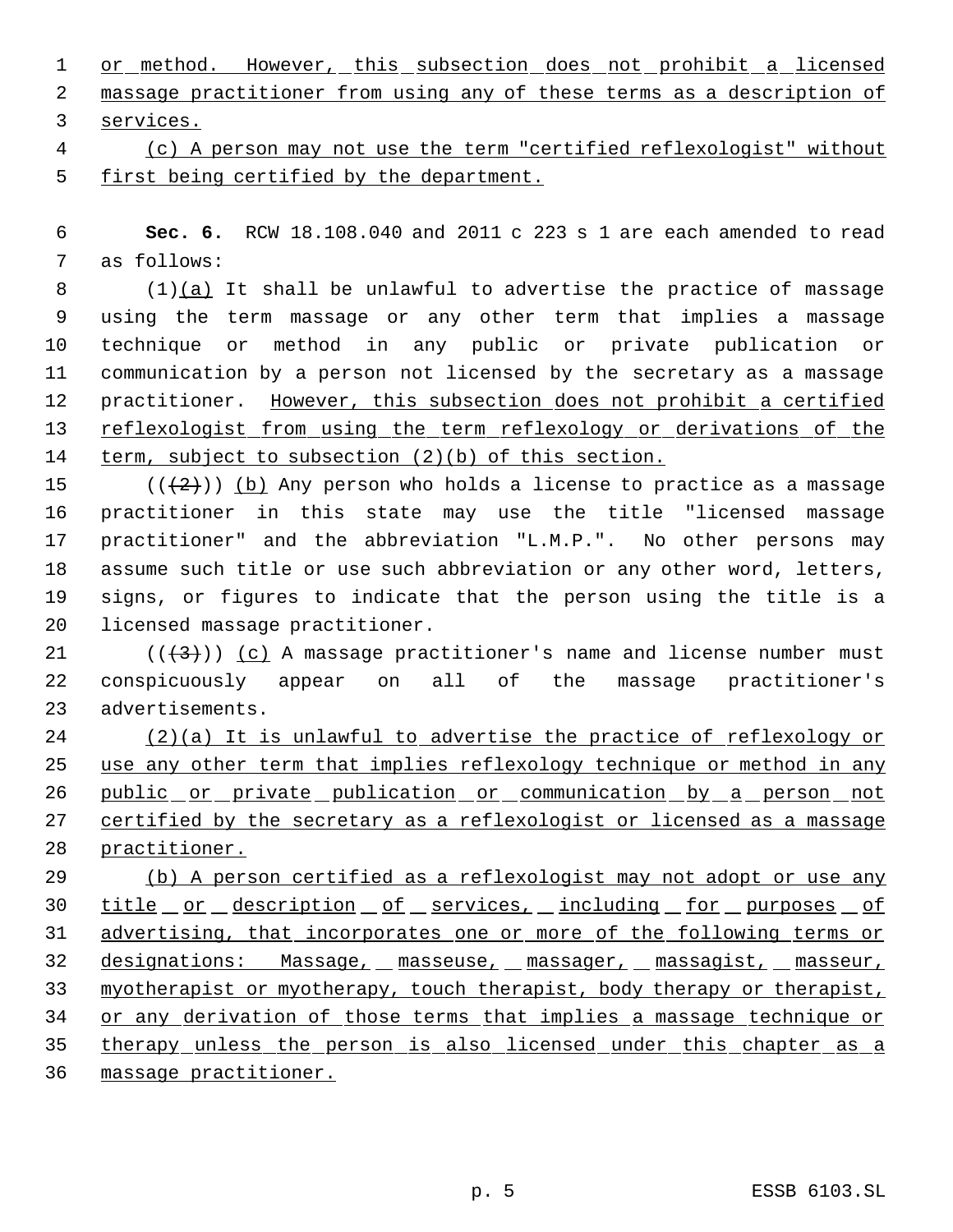1 (c)  $A$  reflexologist's name and certification number must conspicuously appear on all of the reflexologist's advertisements.

 **Sec. 7.** RCW 18.108.045 and 2011 c 223 s 2 are each amended to read as follows:

5 A massage practitioner licensed under this chapter or a reflexologist certified under this chapter must conspicuously display 7 his or her ((<del>license</del>)) credential in his or her principal place of 8 business. If the licensed massage practitioner or certified reflexologist does not have a principal place of business or conducts business in any other location, he or she must have a copy of his or 11 her ((<del>license</del>)) credential available for inspection while performing 12 ((any activities related to massage therapy)) services within his or her authorized scope of practice.

 **Sec. 8.** RCW 18.108.050 and 2002 c 277 s 2 are each amended to read as follows:

This chapter does not apply to:

17 (1) An individual giving massage or reflexology to members of his or her immediate family;

 (2) The practice of a profession by individuals who are licensed, certified, or registered under other laws of this state and who are performing services within their authorized scope of practice;

22 (3) Massage or reflexology practiced at the athletic department of: 23 (a) Any institution maintained by the public funds of the state, or any of its political subdivisions;

25 (((4) Massage practiced at the athletic department of)) (b) Any 26 primary or secondary school or institution of higher education;

 (c) Any school or college approved by the department of health by 28 rule using recognized national professional standards; or

 (d) Any nonprofit organization licensed under RCW 66.24.400 and 66.24.450;

 $((\langle 5 \rangle)(4)$  Students enrolled in an approved massage school, approved program, or approved apprenticeship program, practicing massage techniques, incidental to the massage school or program and supervised by the approved school or program. Students must identify themselves as a student when performing massage services on members of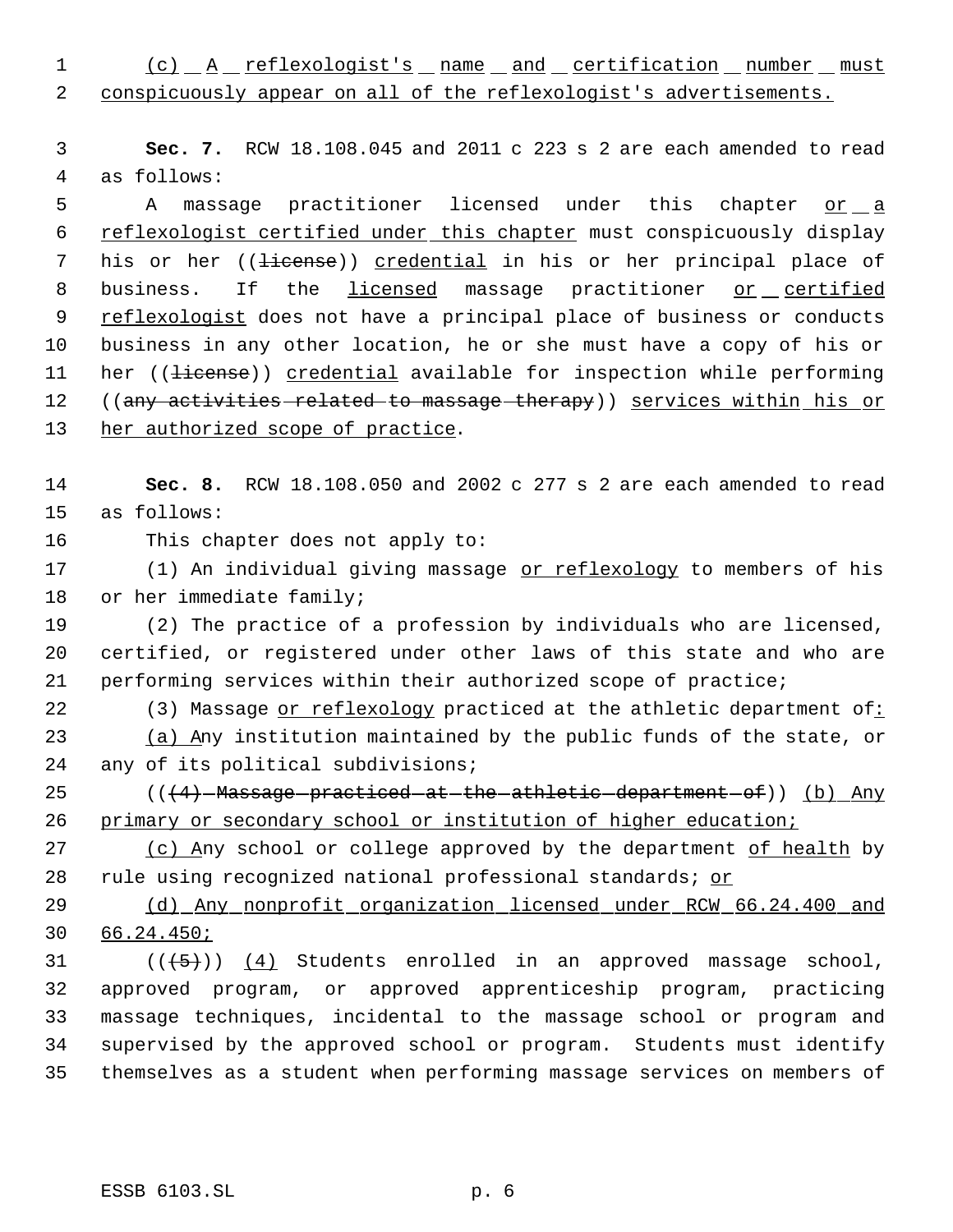1 the public. Students may not be compensated for the massage services 2 they provide;

 3 (((6))) (5) Students enrolled in an approved reflexology school, 4 approved program, or approved apprenticeship program, practicing 5 reflexology techniques, incidental to the reflexologist school or 6 program and supervised by the approved school or program. Students 7 must identify themselves as a student when performing reflexology 8 services on members of the public. Students may not be compensated for 9 the reflexology services they provide; or

10 (6) Individuals who have completed a somatic education training 11 program approved by the secretary( $(i \div)$ 

12 (7) Persons who limit their practice to reflexology. For purposes 13 of this chapter, the practice of reflexology is limited to the hands, 14 feet, and outer ears. The services provided by those who limit their 15 practice to reflexology are not designated or implied to be massage or 16 massage therapy)).

17 **Sec. 9.** RCW 18.108.060 and 1996 c 191 s 81 are each amended to 18 read as follows:

19 Each applicant and license or certificate holder shall comply with 20 administrative procedures, administrative requirements, and fees set by 21 the secretary under RCW 43.70.250 and 43.70.280.

22 **Sec. 10.** RCW 18.108.070 and 1991 c 3 s 257 are each amended to 23 read as follows:

24 (1) The secretary shall issue a massage practitioner's license to 25 an applicant who demonstrates to the secretary's satisfaction that the 26 following requirements have been met:

27 ( $(\overline{+1})$ ) (a) Effective June 1, 1988, successful completion of a 28 course of study in an approved massage program or approved 29 apprenticeship program;

30  $((+2)^{n})$  (b) Successful completion of an examination administered or 31 approved by the board; and

32  $((\langle 3 \rangle)(c)$  Be eighteen years of age or older.

33 ((In-addition, -applicants - shall - be - subject - to - the - grounds - for 34 denial or issuance of a conditional license under chapter 18.130 RCW.))  $(2)$  Beginning July 1, 2013, the secretary shall issue a 36 reflexologist certification to an applicant who completes an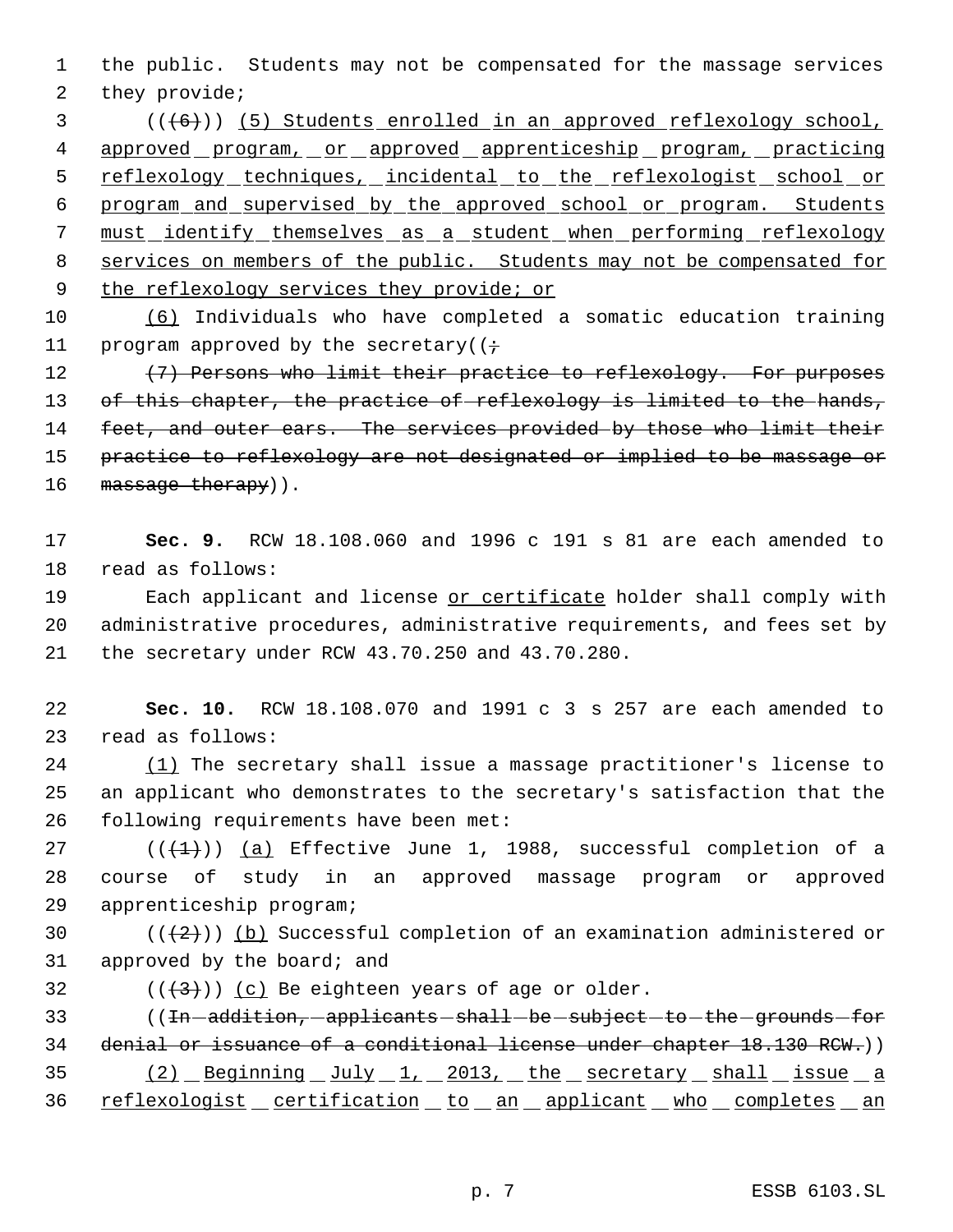1 application form that identifies the name and address of the applicant 2 and the certification request, and demonstrates to the secretary's 3 satisfaction that the following requirements have been met:

 4 (a) Successful completion of a course of study in reflexologist 5 program approved by the secretary;

 6 (b) Successful completion of an examination administered or 7 approved by the secretary; and

8 (c) Be eighteen years of age or older.

9 (3) Applicants for a massage practitioner's license or for 10 certification as a reflexologist shall be subject to the grounds for 11 denial or issuance of a conditional credential under chapter 18.130 12 RCW.

 (4) The secretary may require any information and documentation 14 that reasonably relates to the need to determine whether the massage 15 practitioner or reflexologist applicant meets the criteria for licensure provided for in this chapter and chapter 18.130 RCW. The secretary shall establish by rule what constitutes adequate proof of 18 meeting the criteria. ((The board shall give an appropriate alternate form of examination for persons who cannot read or speak English to determine equivalent competency.))

21 **Sec. 11.** RCW 18.108.073 and 1995 c 198 s 17 are each amended to 22 read as follows:

23 (1) ((The date and location of the examination shall be established 24 by the secretary.) Applicants ((who)) for the massage practitioner 25 license examination must demonstrate to the secretary's satisfaction 26 that the following requirements have been met ((shall be scheduled for 27 the next examination following the filing of the application)):

28 (a)(i) Effective June 1, 1988, successful completion of a course of 29 study in an approved massage program; or

30  $((+b))$   $(ii)$  Effective June 1, 1988, successful completion of an 31 apprenticeship program established by the board; and

32  $((\{e\}) \cap (b))$  Be eighteen years of age or older.

33 ((In addition, the secretary shall establish a deadline for receipt 34 of completed and approved applications.))

35 (2) The board or its designee shall examine each massage 36 practitioner applicant in a written examination determined most 37 effective on subjects appropriate to the massage scope of practice.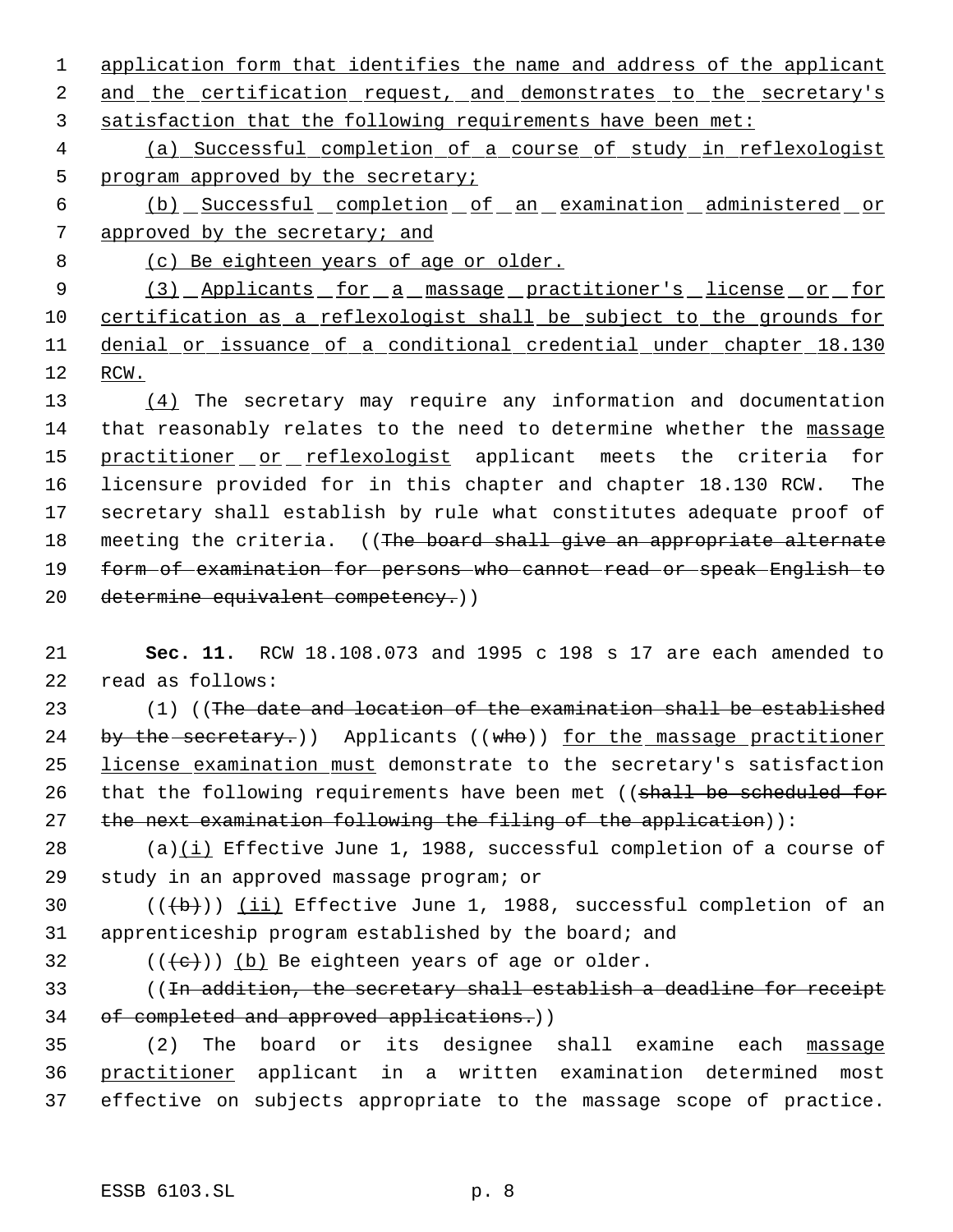The subjects may include anatomy, kinesiology, physiology, pathology, principles of human behavior, massage theory and practice, hydrotherapy, hygiene, first aid, Washington law pertaining to the practice of massage, and such other subjects as the board may deem useful to test applicant's fitness to practice massage therapy. Such examinations shall be limited in purpose to determining whether the applicant possesses the minimum skill and knowledge necessary to practice competently.

 (3) All records of a massage practitioner candidate's performance shall be preserved for a period of not less than one year after the board has made and published decisions thereupon. All examinations shall be conducted by the board under fair and impartial methods as determined by the secretary.

14 (4) ((An)) A massage practitioner applicant who fails to make the required grade in the first examination is entitled to take up to two additional examinations upon the payment of a fee for each subsequent examination determined by the secretary as provided in RCW 43.70.250. Upon failure of three examinations, the secretary may invalidate the original application and require such remedial education as is required by the board before admission to future examinations.

 (5) The board may approve an examination prepared or administered, or both, by a private testing agency or association of licensing boards 23 for use by ((an)) a massage practitioner applicant in meeting the licensing requirement.

 NEW SECTION. **Sec. 12.** A new section is added to chapter 18.108 RCW to read as follows:

 (1) Beginning July 1, 2013, applicants for the reflexology certification examination must demonstrate to the secretary's satisfaction that the following requirements have been met:

 (a)(i) Successful completion of a course of study in an approved reflexology program; or

 (ii) Successful completion of an apprenticeship program approved by the secretary; and

(b) Be eighteen years of age or older.

 (2) The secretary or his or her designee shall examine each reflexology applicant in a written examination determined most effective on subjects appropriate to the reflexology scope of practice.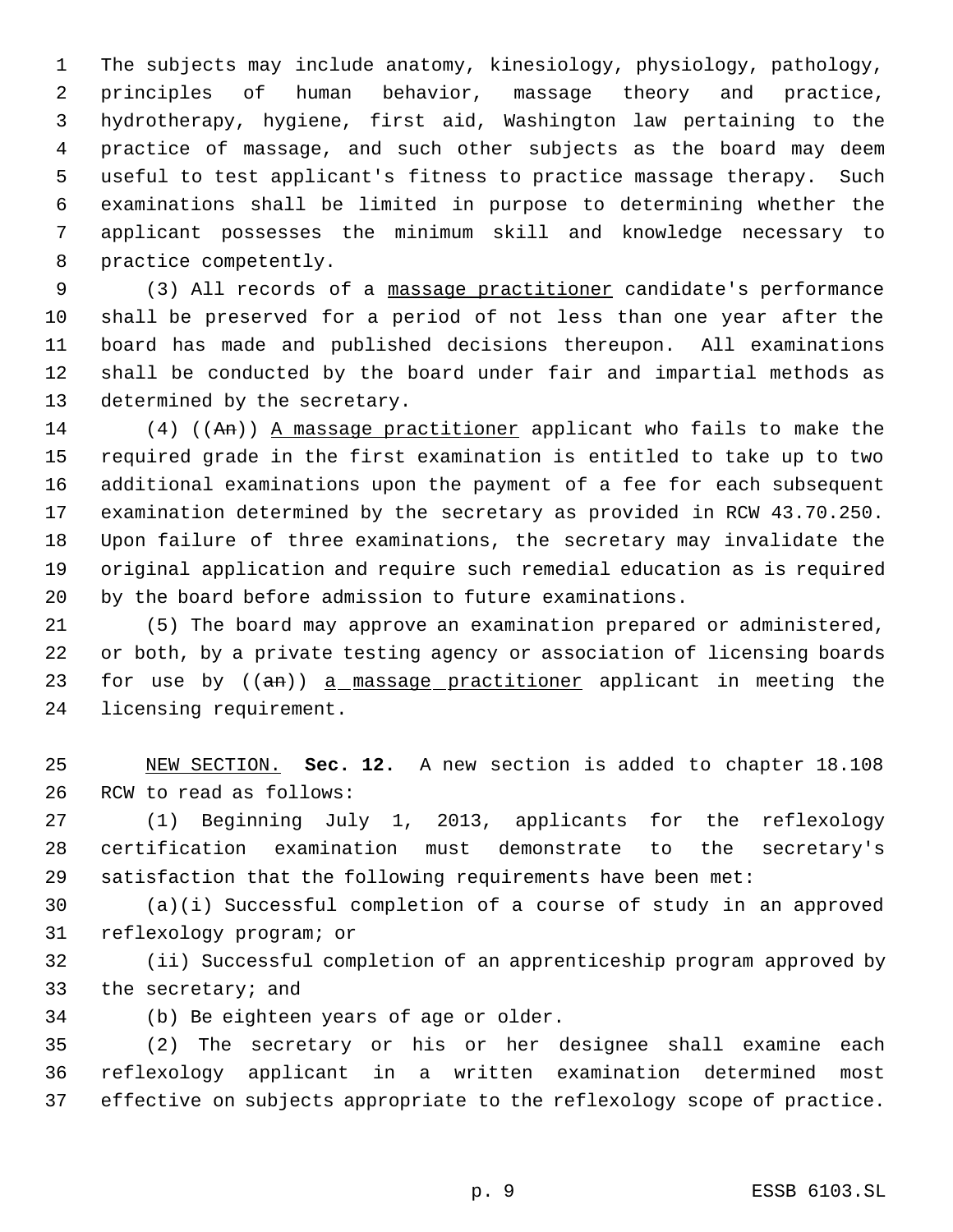The subjects may include those that the secretary deems useful to test applicant's fitness to practice reflexology. Such examinations shall be limited in purpose to determining whether the applicant possesses the minimum skill and knowledge necessary to practice reflexology competently.

 (3) All records of a reflexology candidate's performance shall be preserved for a period of not less than one year after the secretary has made and published decisions thereupon. All examinations shall be conducted under fair and impartial methods as determined by the secretary.

 (4) A reflexology applicant who fails to make the required grade in the first examination is entitled to take up to two additional examinations upon the payment of a fee for each subsequent examination determined by the secretary as provided in RCW 43.70.250. Upon failure of three examinations, the secretary may invalidate the original application and require such remedial education as is required by the secretary before admission to future examinations.

 (5) The secretary may approve an examination prepared or administered, or both, by a private testing agency or association of licensing boards for use by a reflexology applicant in meeting the certification requirement.

 **Sec. 13.** RCW 18.108.095 and 1987 c 443 s 12 are each amended to read as follows:

24 ((An)) A massage practitioner applicant holding a license in another state or foreign jurisdiction may be granted a Washington license without examination, if, in the opinion of the board, the other state's or foreign jurisdiction's examination and educational 28 requirements are substantially equivalent to Washington's( $($  + PROVIDED,  $\text{That}$ ). However, the applicant  $\text{must}$  demonstrate((s)) to the satisfaction of the board a working knowledge of Washington law pertaining to the practice of massage. The applicant shall provide proof in a manner approved by the department that the examination and requirements are equivalent to Washington's.

 **Sec. 14.** RCW 18.108.085 and 1996 c 154 s 1 are each amended to read as follows:

ESSB 6103.SL p. 10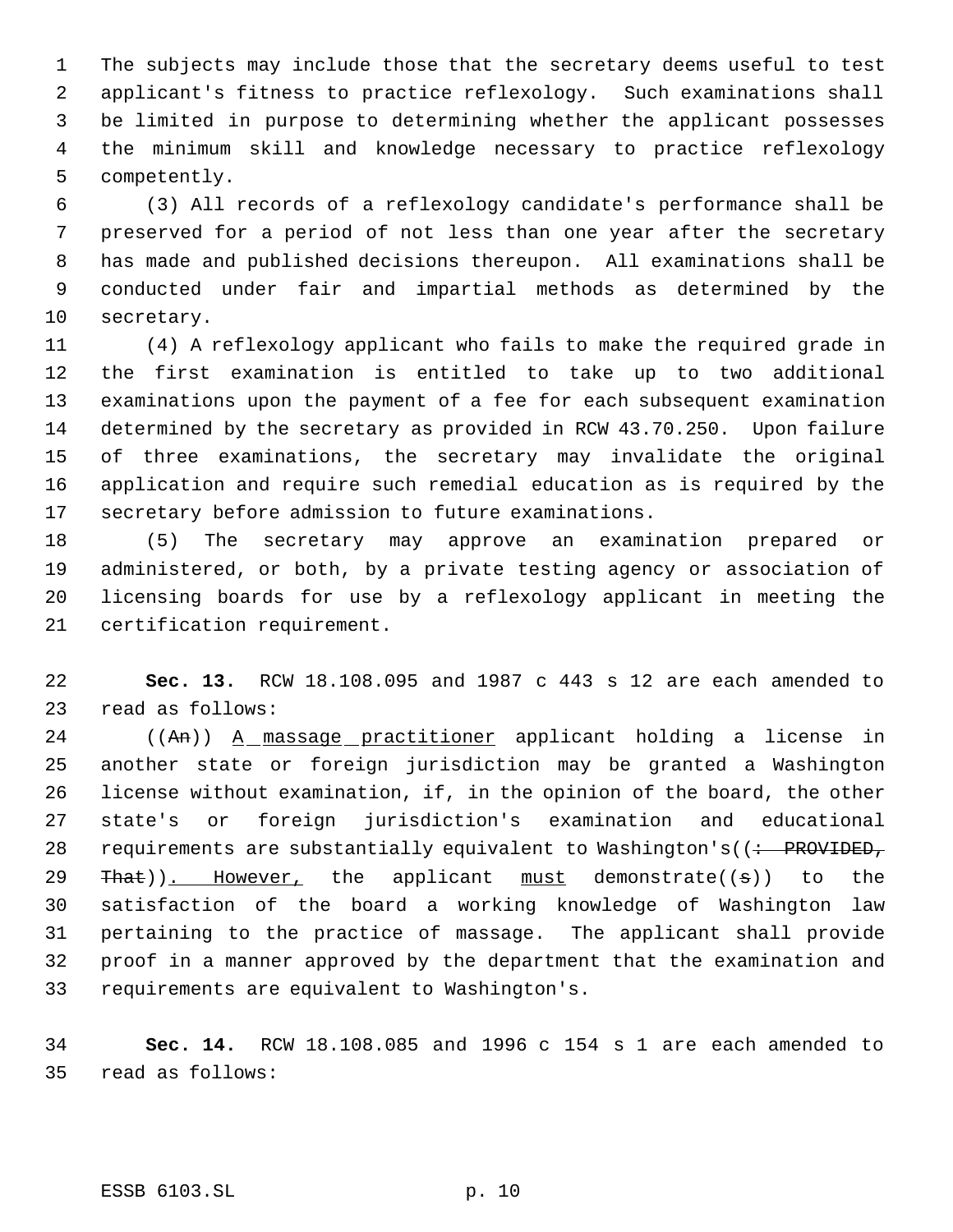(1) In addition to any other authority provided by law, the secretary may:

 (a) Adopt rules, in accordance with chapter 34.05 RCW necessary to implement this chapter;

 (b) Set all license, certification, examination, and renewal fees in accordance with RCW 43.70.250;

 (c) Establish forms and procedures necessary to administer this chapter;

9 (d) Issue a massage practitioner's license to any applicant who has met the education, training, and examination requirements for licensure 11 and deny licensure to applicants who do not meet the requirements of 12 this chapter; ((and))

 (e) Issue a reflexology certification to any applicant who has met the requirements for certification and deny certification to applicants 15 who do not meet the requirements of this chapter; and

16 (f) Hire clerical, administrative, and investigative staff as 17 necessary to implement this chapter( $\sqrt{7}$  and hire individuals licensed 18  $u$ nder - this - chapter - to - serve - as - examiners - for - any - practical 19 examinations)).

 (2) The Uniform Disciplinary Act, chapter 18.130 RCW, governs unlicensed and uncertified practice, the issuance and denial of 22 licenses and certifications, and the disciplining of persons under this chapter. The secretary shall be the disciplining authority under this chapter.

 (3) Any license or certification issued under this chapter to a person who is or has been convicted of violating RCW 9A.88.030, 9A.88.070, 9A.88.080, or 9A.88.090 or equivalent local ordinances shall automatically be revoked by the secretary upon receipt of a certified copy of the court documents reflecting such conviction. No further hearing or procedure is required, and the secretary has no discretion 31 with regard to the revocation of the license or certification. The revocation shall be effective even though such conviction may be under appeal, or the time period for such appeal has not elapsed. However, upon presentation of a final appellate decision overturning such 35 conviction, the license or certification shall be reinstated, unless grounds for disciplinary action have been found under chapter 18.130 37 RCW. No license or certification may be granted under this chapter to any person who has been convicted of violating RCW 9A.88.030,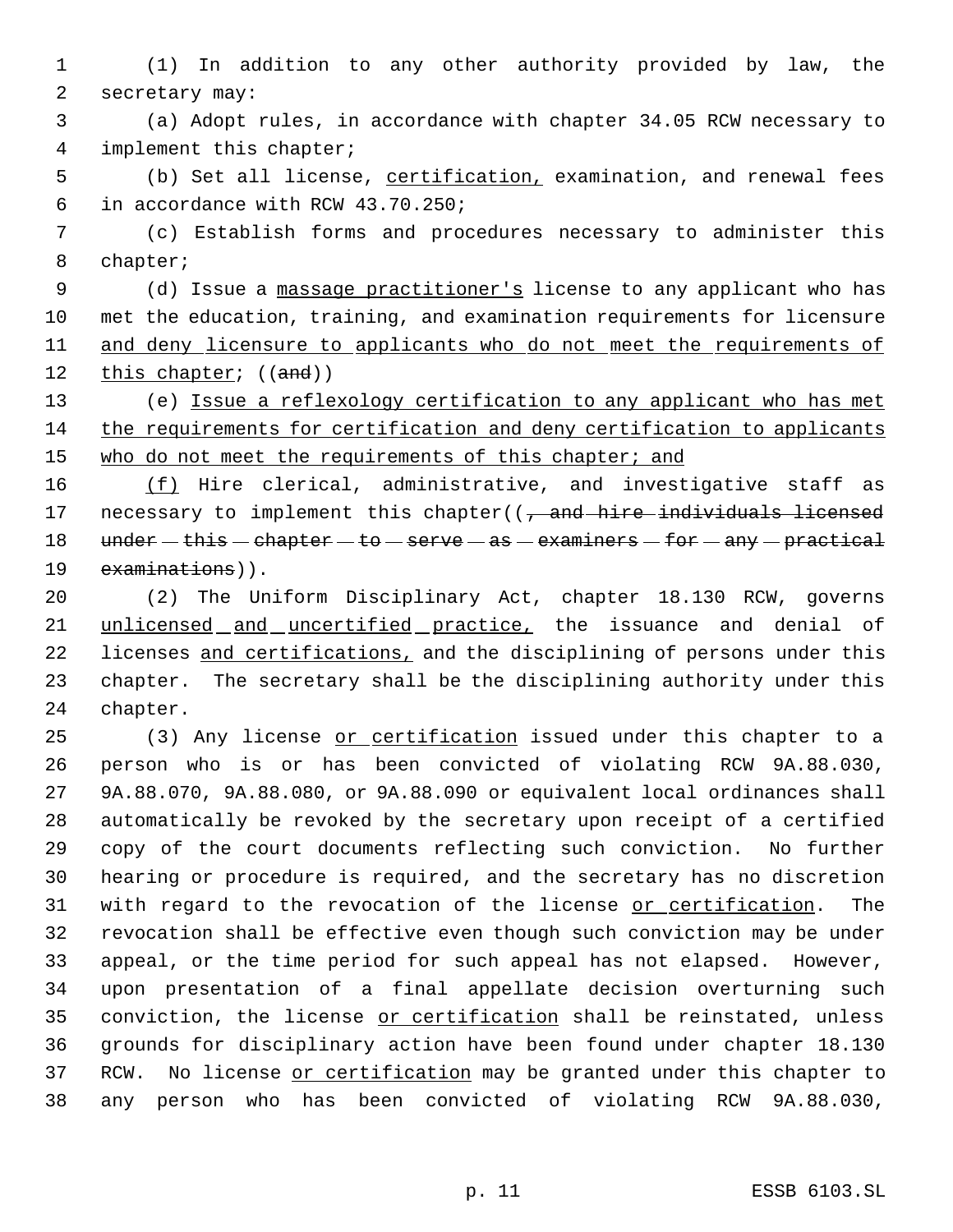9A.88.070, 9A.88.080, or 9A.88.090 or equivalent local ordinances within the eight years immediately preceding the date of application. For purposes of this subsection, "convicted" does not include a conviction that has been the subject of a pardon, annulment, or other equivalent procedure based on a finding of innocence, but does include convictions for offenses for which the defendant received a deferred or suspended sentence, unless the record has been expunged according to law.

 (4) The secretary shall keep an official record of all proceedings under this chapter, a part of which record shall consist of a register 11 of all applicants for licensure or certification under this chapter, with the result of each application.

 NEW SECTION. **Sec. 15.** A new section is added to chapter 18.108 RCW to read as follows:

 (1) The secretary may certify an applicant as a reflexologist without examination if the applicant:

 (a) Has practiced reflexology as a licensed massage practitioner for at least five years prior to the effective date of this section or provides evidence satisfactory to the secretary that he or she has, prior to the effective date of this section, successfully completed a course of study in a reflexology program approved by the secretary; and

 (b) Applies for certification by one year after the effective date of this section.

 (2) An applicant holding a reflexology credential in another state or a territory of the United States may be certified to practice in this state without examination if the secretary determines that the other jurisdiction's credentialing standards are substantially equivalent to the standards in this state.

 NEW SECTION. **Sec. 16.** A new section is added to chapter 18.108 RCW to read as follows:

 (1) For the purposes of ascertaining violations of this chapter and chapter 18.130 RCW, the secretary or authorized representative has the authority to inspect, within reasonable limits and in a reasonable manner, the premises of any massage or reflexology business establishment during hours such business is open. If the secretary is denied access to any premises or establishment the secretary may apply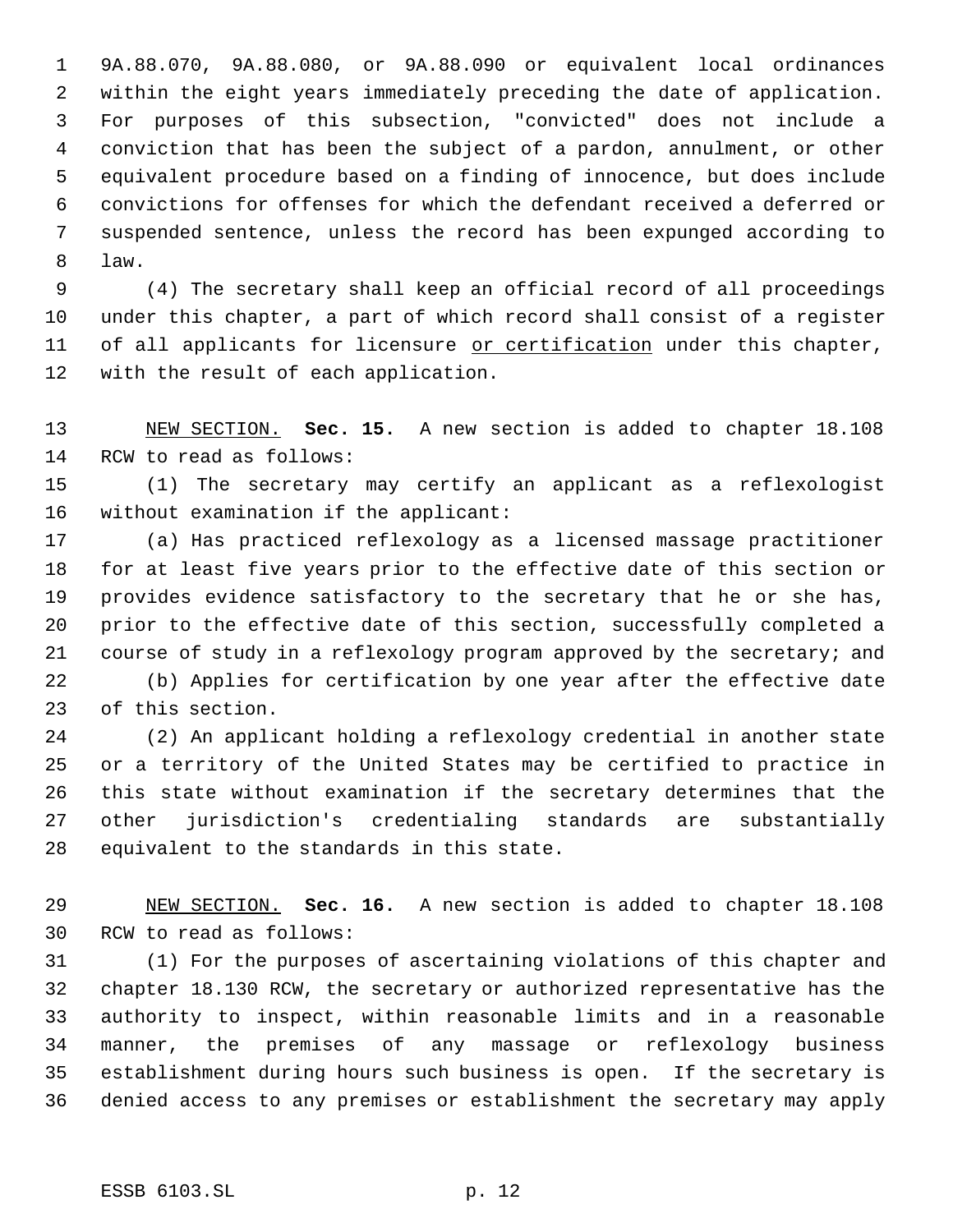to any court of competent jurisdiction for a warrant authorizing access to such premises or establishment for such purposes. The court may, upon such application, issue a warrant for the purpose requested.

(2) This section does not require advance notice of an inspection.

 NEW SECTION. **Sec. 17.** The following acts or parts of acts are each repealed:

 (1) RCW 18.108.076 (Application of uniform disciplinary act) and 1987 c 150 s 60 & 1986 c 259 s 146; and

(2) RCW 18.108.130 (Exemptions) and 1975 1st ex.s. c 280 s 14.

 **Sec. 18.** RCW 18.120.020 and 2010 c 286 s 14 are each amended to read as follows:

 The definitions in this section apply throughout this chapter unless the context clearly requires otherwise.

 (1) "Applicant group" includes any health professional group or organization, any individual, or any other interested party which proposes that any health professional group not presently regulated be regulated or which proposes to substantially increase the scope of practice of the profession.

 (2) "Certificate" and "certification" mean a voluntary process by which a statutory regulatory entity grants recognition to an individual who (a) has met certain prerequisite qualifications specified by that regulatory entity, and (b) may assume or use "certified" in the title or designation to perform prescribed health professional tasks.

 (3) "Grandfather clause" means a provision in a regulatory statute applicable to practitioners actively engaged in the regulated health profession prior to the effective date of the regulatory statute which exempts the practitioners from meeting the prerequisite qualifications set forth in the regulatory statute to perform prescribed occupational tasks.

 (4) "Health professions" means and includes the following health and health-related licensed or regulated professions and occupations: Podiatric medicine and surgery under chapter 18.22 RCW; chiropractic under chapter 18.25 RCW; dental hygiene under chapter 18.29 RCW; dentistry under chapter 18.32 RCW; denturism under chapter 18.30 RCW; dispensing opticians under chapter 18.34 RCW; hearing instruments under chapter 18.35 RCW; naturopaths under chapter 18.36A RCW; embalming and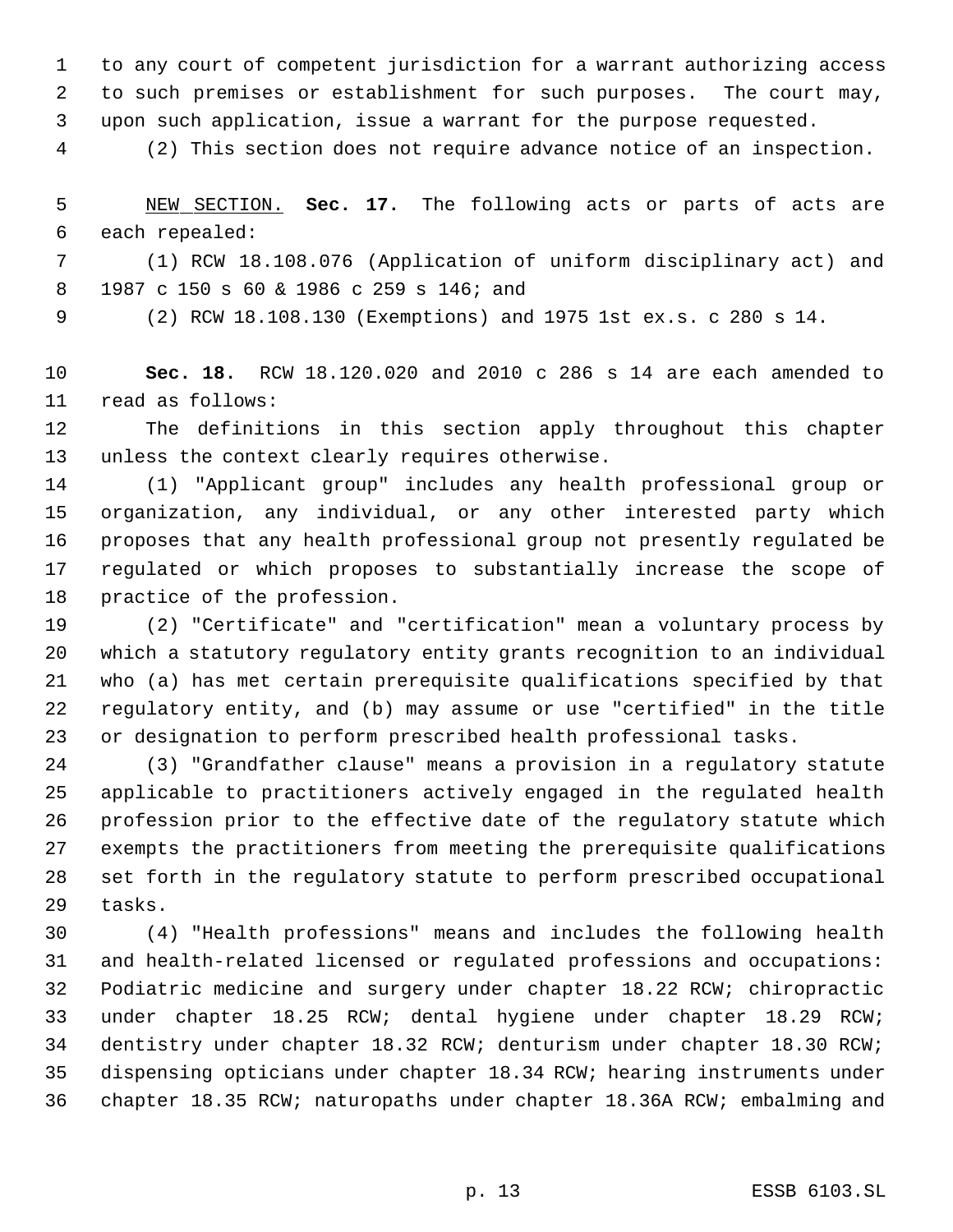funeral directing under chapter 18.39 RCW; midwifery under chapter 18.50 RCW; nursing home administration under chapter 18.52 RCW; optometry under chapters 18.53 and 18.54 RCW; ocularists under chapter 18.55 RCW; osteopathic medicine and surgery under chapters 18.57 and 18.57A RCW; pharmacy under chapters 18.64 and 18.64A RCW; medicine under chapters 18.71 and 18.71A RCW; emergency medicine under chapter 18.73 RCW; physical therapy under chapter 18.74 RCW; practical nurses under chapter 18.79 RCW; psychologists under chapter 18.83 RCW; registered nurses under chapter 18.79 RCW; occupational therapists licensed under chapter 18.59 RCW; respiratory care practitioners licensed under chapter 18.89 RCW; veterinarians and veterinary technicians under chapter 18.92 RCW; health care assistants under chapter 18.135 RCW; massage practitioners under chapter 18.108 RCW; East Asian medicine practitioners licensed under chapter 18.06 RCW; persons registered under chapter 18.19 RCW; persons licensed as mental health counselors, marriage and family therapists, and social workers under chapter 18.225 RCW; dietitians and nutritionists certified by chapter 18.138 RCW; radiologic technicians under chapter 18.84 RCW; 19 ((and)) nursing assistants registered or certified under chapter 18.88A 20 RCW; and reflexologists certified under chapter 18.108 RCW.

 (5) "Inspection" means the periodic examination of practitioners by a state agency in order to ascertain whether the practitioners' occupation is being carried out in a fashion consistent with the public health, safety, and welfare.

 (6) "Legislative committees of reference" means the standing legislative committees designated by the respective rules committees of the senate and house of representatives to consider proposed legislation to regulate health professions not previously regulated.

 (7) "License," "licensing," and "licensure" mean permission to engage in a health profession which would otherwise be unlawful in the state in the absence of the permission. A license is granted to those individuals who meet prerequisite qualifications to perform prescribed health professional tasks and for the use of a particular title.

 (8) "Professional license" means an individual, nontransferable authorization to carry on a health activity based on qualifications which include: (a) Graduation from an accredited or approved program, and (b) acceptable performance on a qualifying examination or series of examinations.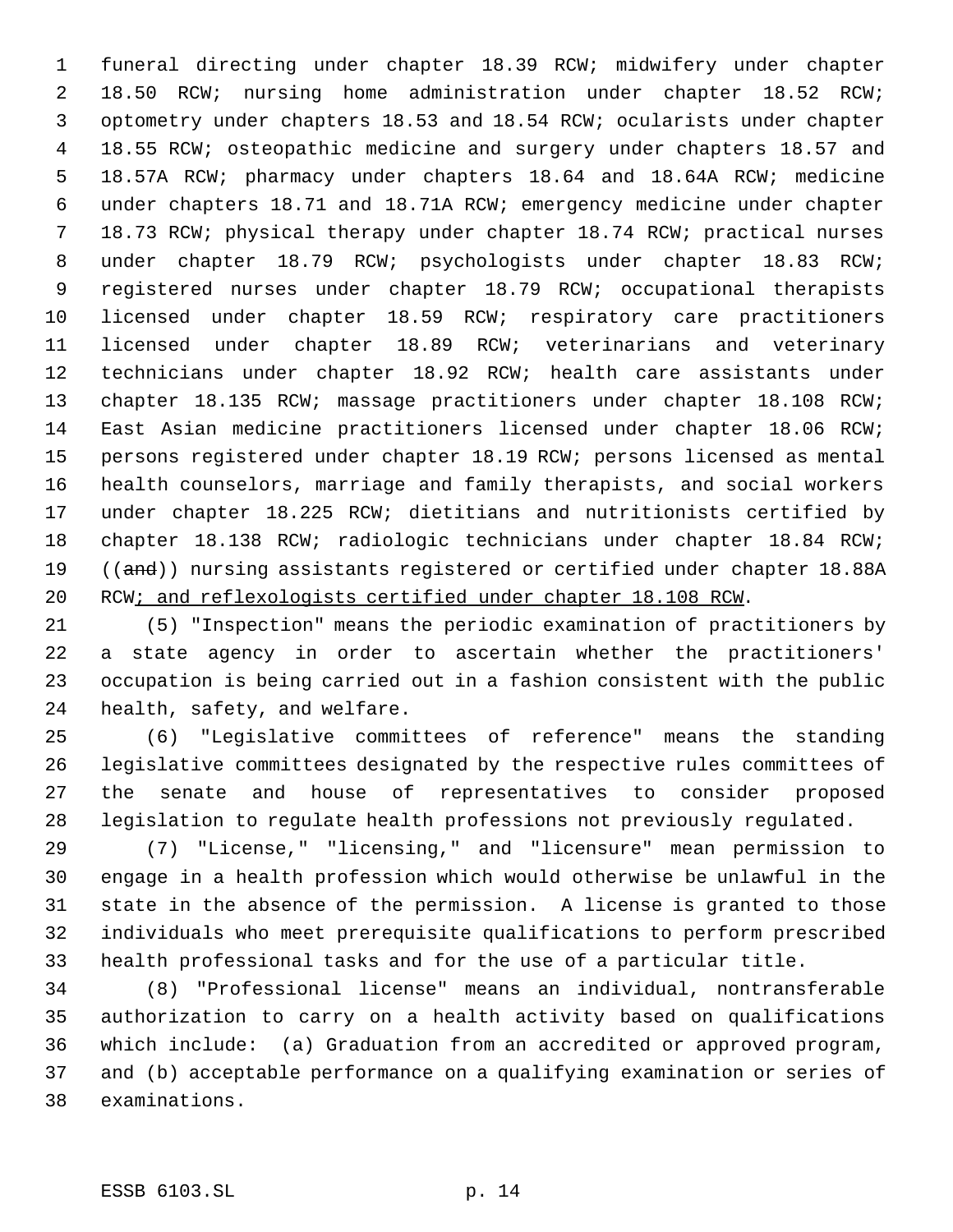(9) "Practitioner" means an individual who (a) has achieved knowledge and skill by practice, and (b) is actively engaged in a specified health profession.

 (10) "Public member" means an individual who is not, and never was, a member of the health profession being regulated or the spouse of a member, or an individual who does not have and never has had a material financial interest in either the rendering of the health professional service being regulated or an activity directly related to the profession being regulated.

 (11) "Registration" means the formal notification which, prior to rendering services, a practitioner shall submit to a state agency 12 setting forth the name and address of the practitioner; the location, 13 nature and operation of the health activity to be practiced; and, if required by the regulatory entity, a description of the service to be provided.

 (12) "Regulatory entity" means any board, commission, agency, division, or other unit or subunit of state government which regulates one or more professions, occupations, industries, businesses, or other endeavors in this state.

 (13) "State agency" includes every state office, department, board, commission, regulatory entity, and agency of the state, and, where provided by law, programs and activities involving less than the full responsibility of a state agency.

 **Sec. 19.** RCW 18.130.040 and 2011 c 41 s 11 are each amended to read as follows:

 (1) This chapter applies only to the secretary and the boards and commissions having jurisdiction in relation to the professions licensed under the chapters specified in this section. This chapter does not apply to any business or profession not licensed under the chapters specified in this section.

 (2)(a) The secretary has authority under this chapter in relation to the following professions:

 (i) Dispensing opticians licensed and designated apprentices under chapter 18.34 RCW;

(ii) Midwives licensed under chapter 18.50 RCW;

(iii) Ocularists licensed under chapter 18.55 RCW;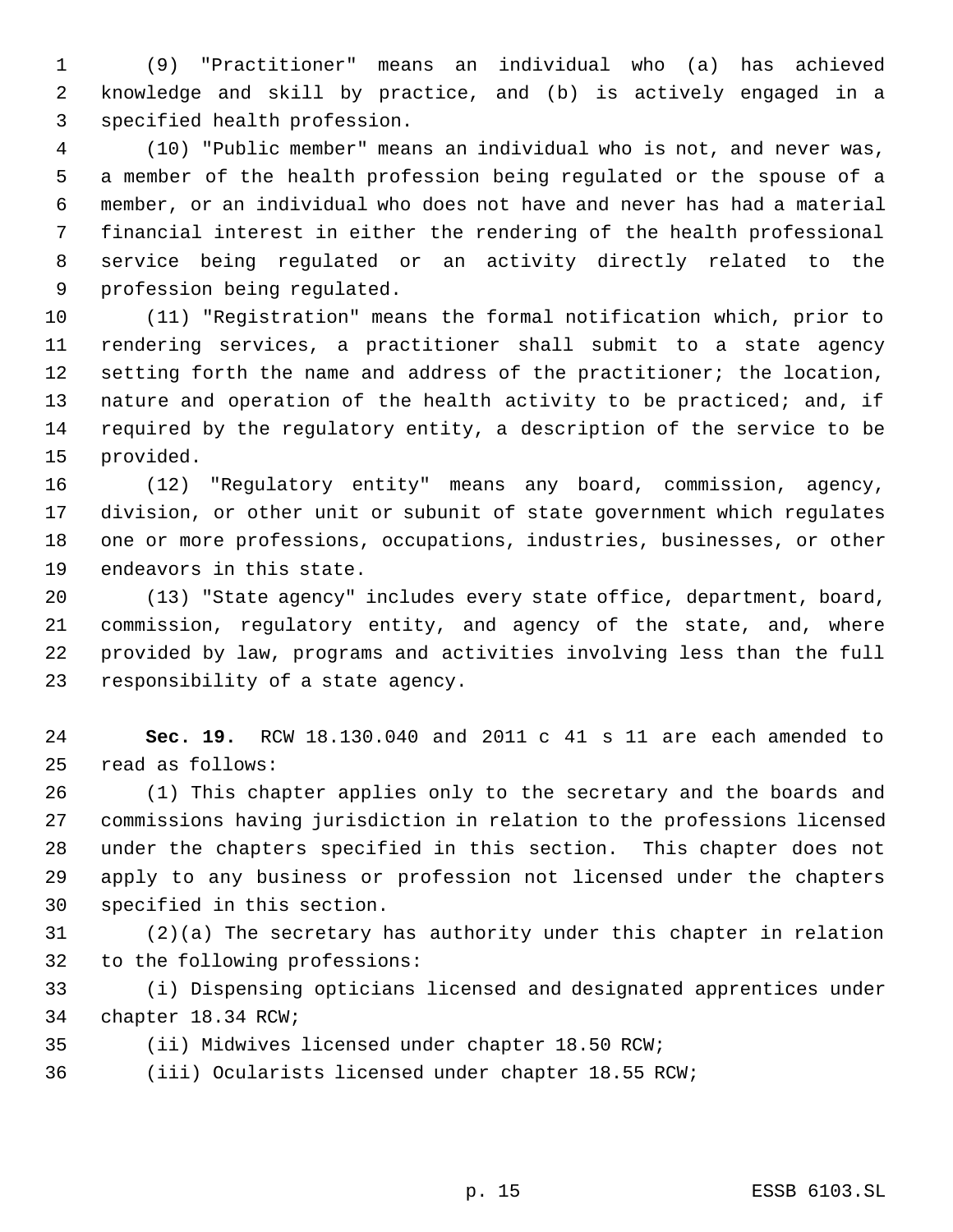(iv) Massage ((operators)) practitioners and businesses licensed under chapter 18.108 RCW;

(v) Dental hygienists licensed under chapter 18.29 RCW;

 (vi) East Asian medicine practitioners licensed under chapter 18.06 RCW;

 (vii) Radiologic technologists certified and X-ray technicians registered under chapter 18.84 RCW;

 (viii) Respiratory care practitioners licensed under chapter 18.89 RCW;

 (ix) Hypnotherapists and agency affiliated counselors registered and advisors and counselors certified under chapter 18.19 RCW;

 (x) Persons licensed as mental health counselors, mental health counselor associates, marriage and family therapists, marriage and family therapist associates, social workers, social work associates-- advanced, and social work associates--independent clinical under chapter 18.225 RCW;

 (xi) Persons registered as nursing pool operators under chapter 18.52C RCW;

 (xii) Nursing assistants registered or certified under chapter 18.88A RCW;

(xiii) Health care assistants certified under chapter 18.135 RCW;

 (xiv) Dietitians and nutritionists certified under chapter 18.138 RCW;

 (xv) Chemical dependency professionals and chemical dependency professional trainees certified under chapter 18.205 RCW;

 (xvi) Sex offender treatment providers and certified affiliate sex offender treatment providers certified under chapter 18.155 RCW;

 (xvii) Persons licensed and certified under chapter 18.73 RCW or RCW 18.71.205;

(xviii) Denturists licensed under chapter 18.30 RCW;

 (xix) Orthotists and prosthetists licensed under chapter 18.200 RCW;

(xx) Surgical technologists registered under chapter 18.215 RCW;

34 (xxi) Recreational therapists ((<del>[under chapter 18.230 RCW]</del>)) under chapter 18.230 RCW;

 (xxii) Animal massage practitioners certified under chapter 18.240 RCW;

(xxiii) Athletic trainers licensed under chapter 18.250 RCW;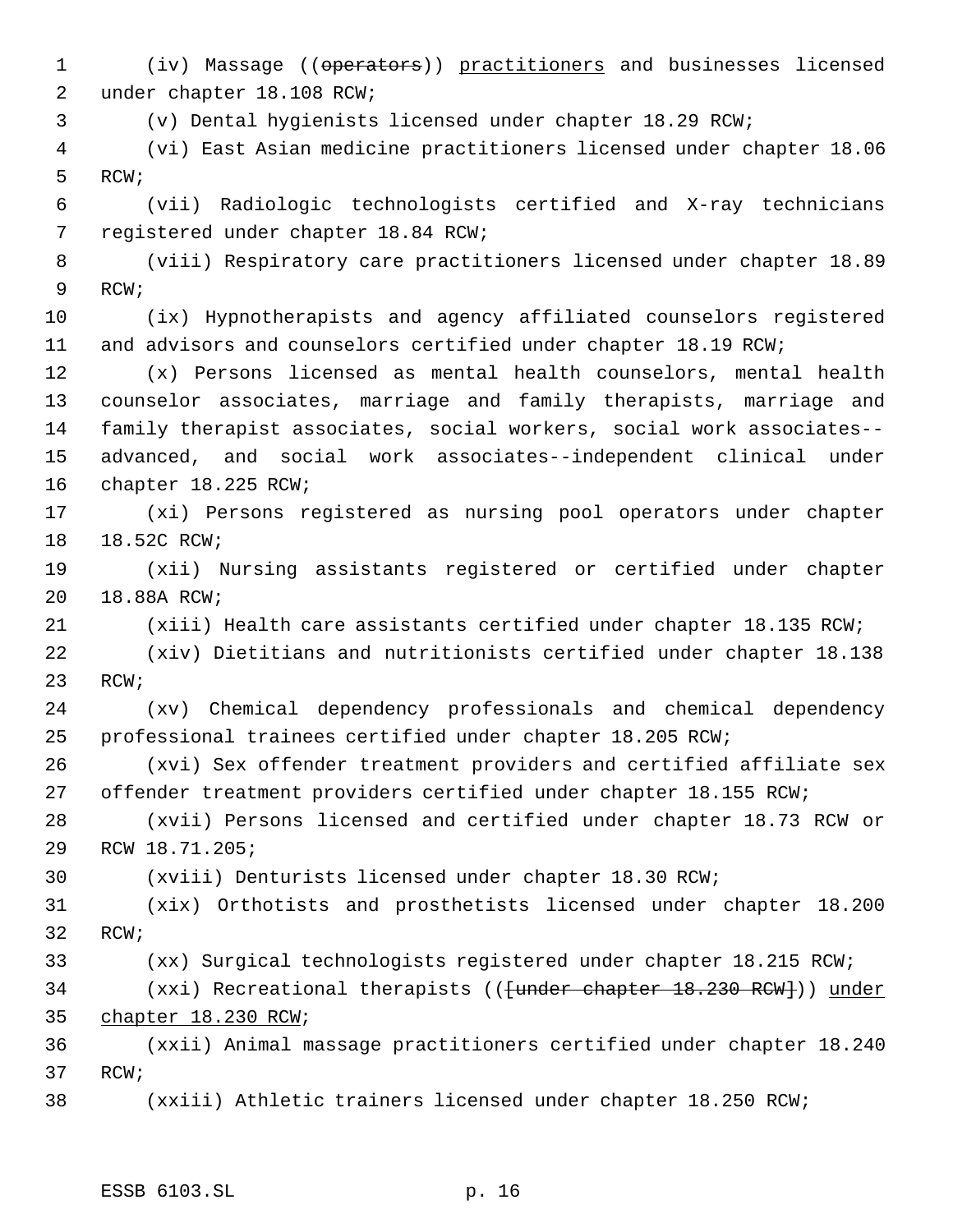1 (xxiv) Home care aides certified under chapter 18.88B RCW; ((and))

(xxv) Genetic counselors licensed under chapter 18.290 RCW; and

(xxvi) Reflexologists certified under chapter 18.108 RCW.

 (b) The boards and commissions having authority under this chapter are as follows:

 (i) The podiatric medical board as established in chapter 18.22 RCW;

 (ii) The chiropractic quality assurance commission as established in chapter 18.25 RCW;

 (iii) The dental quality assurance commission as established in chapter 18.32 RCW governing licenses issued under chapter 18.32 RCW and licenses and registrations issued under chapter 18.260 RCW;

 (iv) The board of hearing and speech as established in chapter 18.35 RCW;

 (v) The board of examiners for nursing home administrators as established in chapter 18.52 RCW;

 (vi) The optometry board as established in chapter 18.54 RCW governing licenses issued under chapter 18.53 RCW;

 (vii) The board of osteopathic medicine and surgery as established in chapter 18.57 RCW governing licenses issued under chapters 18.57 and 18.57A RCW;

 (viii) The board of pharmacy as established in chapter 18.64 RCW governing licenses issued under chapters 18.64 and 18.64A RCW;

 (ix) The medical quality assurance commission as established in chapter 18.71 RCW governing licenses and registrations issued under chapters 18.71 and 18.71A RCW;

 (x) The board of physical therapy as established in chapter 18.74 RCW;

 (xi) The board of occupational therapy practice as established in chapter 18.59 RCW;

 (xii) The nursing care quality assurance commission as established in chapter 18.79 RCW governing licenses and registrations issued under that chapter;

 (xiii) The examining board of psychology and its disciplinary committee as established in chapter 18.83 RCW;

 (xiv) The veterinary board of governors as established in chapter 18.92 RCW; and

(xv) The board of naturopathy established in chapter 18.36A RCW.